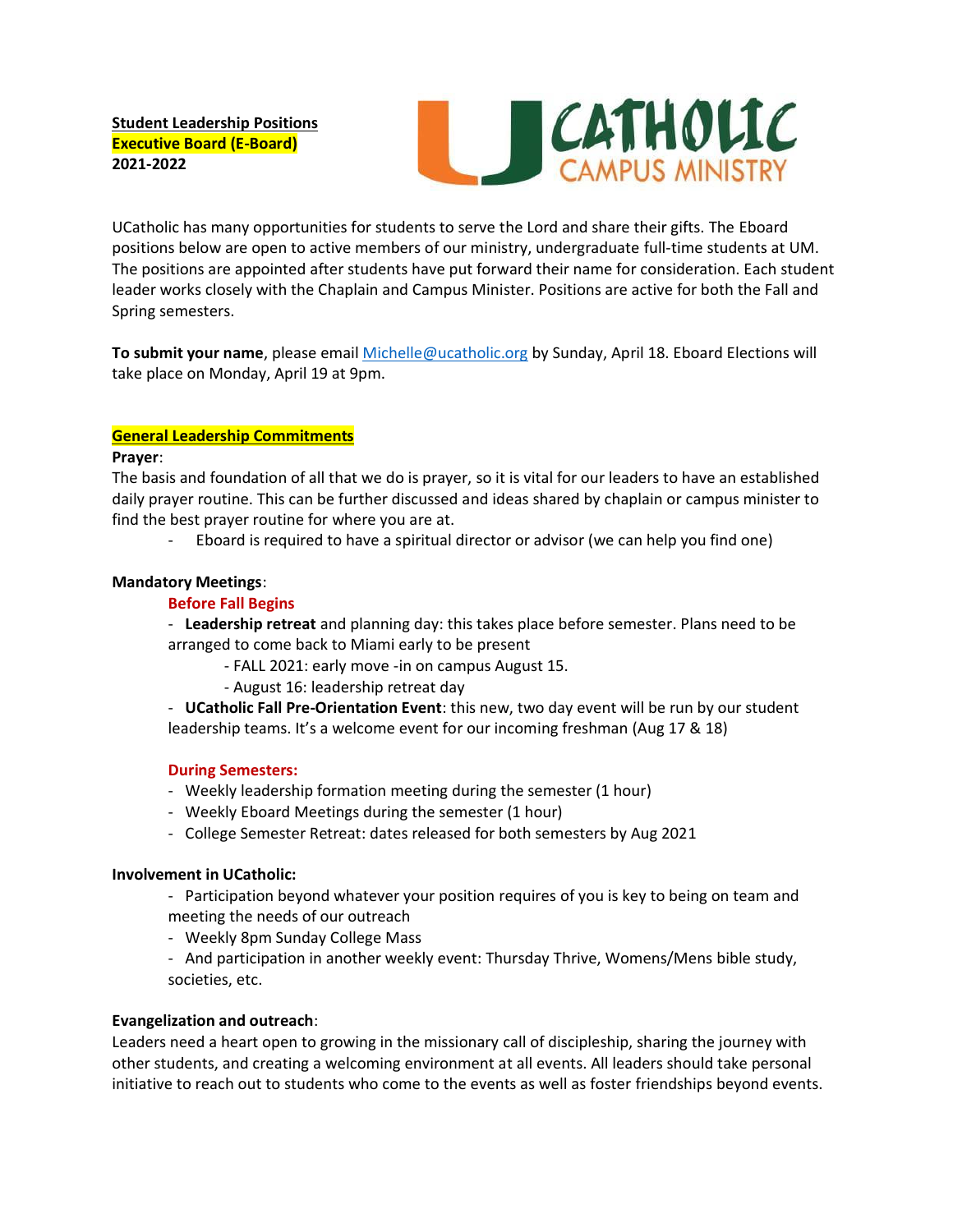### **Moral Leadership**:

The public behavior of a Christian leader is a critical aspect of serving in a campus ministry position. This is especially true in the areas of alcohol consumption, gossip, and chastity. Student Leaders take seriously their responsibility to be an example to the younger students and other leaders. If behavior of a leader is deemed to be publicly offensive or scandalous, or disrespectful to any of the staff or missionaries, the leader may be suspended or removed from his or her position. In particular, student leaders will observe legal limits on drinking and drinking age and will refrain from serving alcohol to minors or in any way facilitating underage drinking. Student leaders will refrain from sleeping at the apartment of someone of the opposite sex- most especially someone he or she is dating. Student leaders will dress in an appropriate way—that is, not sloppy or immodest—especially at Sunday Mass and 'official' Church events.

# **Student Eboard Positions**

**Positions:** The descriptions below are brief and serve only a basic outline of the responsibilities. Through prayer and meetings, each position will form their own creative vision and goals for the semester within at least the required tasks mentioned below.

### *Executive Board*

Eboard is the core team of UCatholic and has a greater commitment of time, service and involvement in the ministry than other positions.

### *General Eboard Responsibilities:*

- Oversees the weekly events and outreach efforts of UCatholic, ensuring they run smoothly and provide support where needed to the other leaders
- Is in charge of the weekly Sunday College Mass announcements & social
- Plans and host the weekly Thursday Thrive event
- Helps to create and plan other needed events or activities that come up throughout the semester on a need basis
- Attends weekly meetings to pray, review the ministry, and plan for following week
- Leaders are expected to be present for the majority of events which occur, as their presence and example set the tone for the rest of the organization

# *Specific E-board Position and Roles:*

#### **President**

**Your Role:** The president must have a heart for campus ministry and an awareness of the need to have a Catholic presence on campus. He/she must have a deep desire to see the new evangelization succeed in its mission to brining to Gospel to all corners of UM as well as see that each student God sends us can grow in their relationship with Christ. This is done through a regular prayer life – praying often for the guidance and the needs of campus ministry – and through consistent, personal outreach to students and encouragement to other leaders.

- Prayer warrior for the ministry and assist with plans for new evangelization
- Encourages student leaders & helps with follow up
- Assist with Outreach Team efforts
- Sets weekly agenda for E-board with campus minister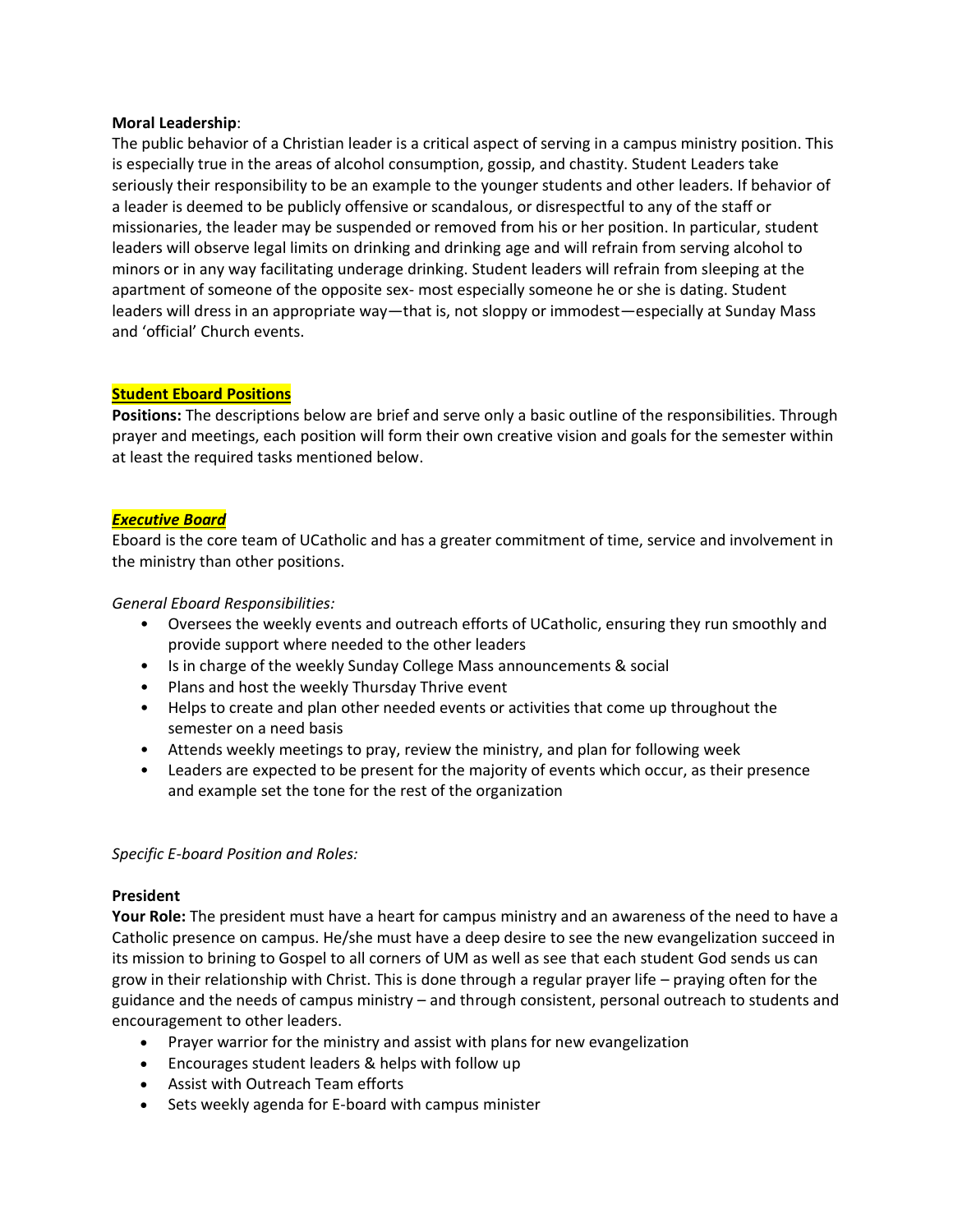• Responsible for being the main contact with the University in reserving rooms, turning in documents on time, responding to emails about SGA or other business matters, and participating as CCM's main leader and representative

# **Vice President**

**Your Role:** Like the President, the VP is committed to prayer, evangelization, and to promoting a positive Catholic presence at UM. In addition, the VP is CCM's link to on-campus life, looking to make CCM more visible and involved in the University activities and events. The VP keeps Eboard informed of issues which arise on campus that we need to address as Catholic students. The VP should also make it a priority to support the efforts of evangelization.

- Coordinates our Homecoming involvement
- CCM representative along with presidents for SG business
- Assist in particular with main events at Homecoming for Alumni
- Creating plan to make sure we are VISIBLE on campus with treasurer through signage by banners, flyers, table tents, dorm digital flyers, etc.

### **Secretary**

**Your Role:** Taking meeting minutes for all Eboard and general leadership meetings. Assist with communication of Eboard and leaders, following up with people who are not responsive. Requires time set aside for following up with new students who register online or info card and the weekly CCM email

- Assist with data entry and communication to new members
- Takes minutes for meetings
- Sends out weekly email to all students with campus minister
- Assist in particular with communication to ALL leadership and follow up for formation meetings
- Is the first follow up with new students

# **Treasurer:**

**Your Role**: Assist with CCM-SGA budget and any financial request on campus. Helps with follow up of new students and outreach ideas on campus, especially dorm blessings. Helps with ensuring CCM is visible on campus through banners, digital or other signage need on campus or in residential dorms.

- SGA Budget and financial needs on campus
- Helps with data entry and new student follow up
- Assist in particular with main end of the semester events (banquets & senior send offs)
- Creating plan to make sure we are VISIBLE on campus with VP through signage by banners, flyers, table tents, dorm digital flyers, etc.

# **Historian:**

**Your Role:** Sharing the good and new history making that's taking place each semester. Taking photos at events, ensuring we are present and active on social media!! Helps with the effort to organize and share the history of CCM, especially at any alumni events.

- Creating a plan and being on top of our Social Media outreach (Instagram & Facebook)
- Assist in creating new CCM Marketing materials with campus minister (flyers, banner, tshirts, water bottles, etc.)
- Create new ideas on how evangelize through social media campaigns (videos on groupme and Instagram, etc.)
- Ensures that we take photos at events and continue to share with our community through social media